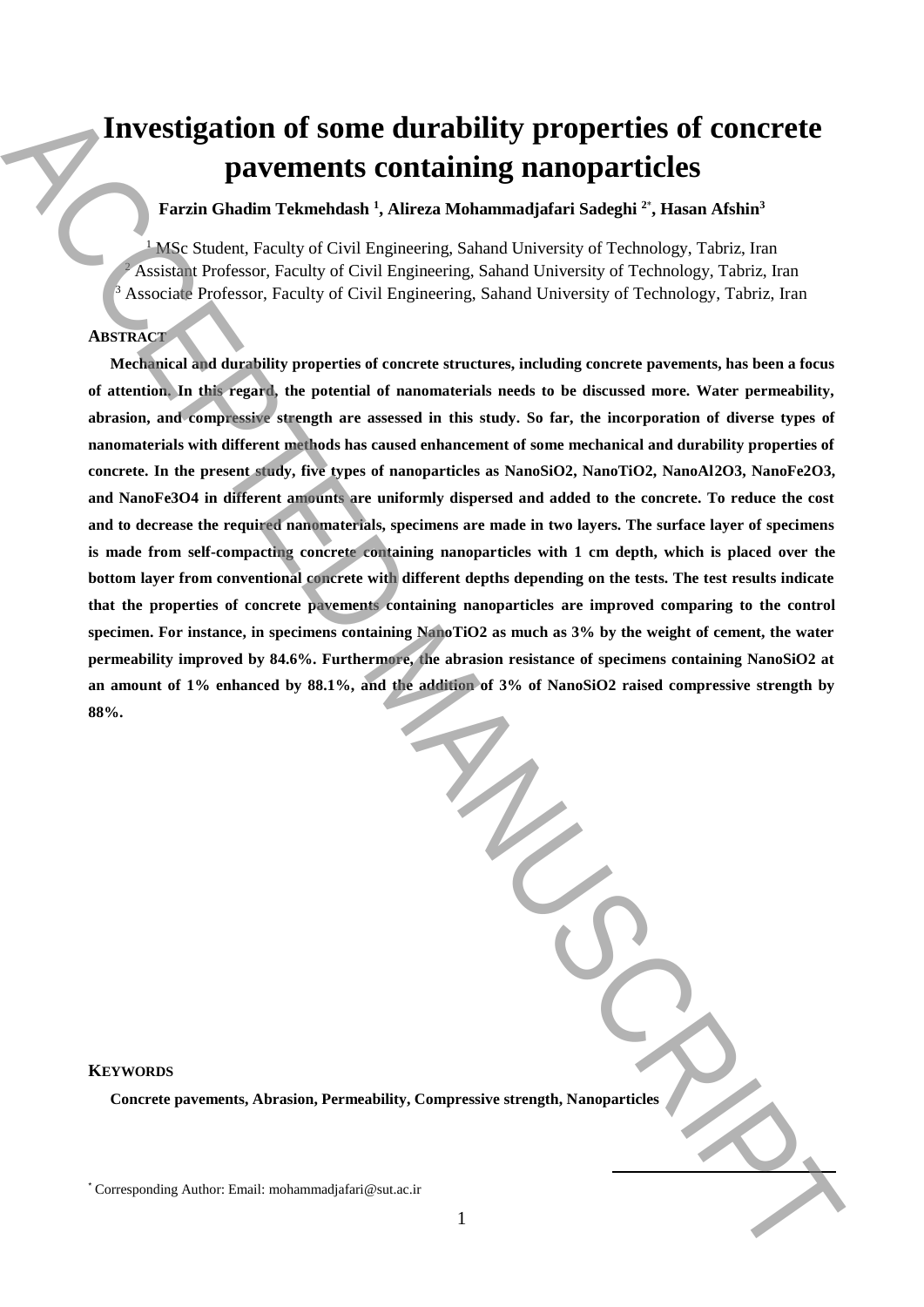#### **1. Introduction**

The durability of concrete pavements is an important issue. They are exposed to external detrimental factors such as abrasion and freezing of permeated water. Some nanomaterials are incorporated in concrete to enhance its mechanical strengths and improve its water permeability. Incorporation of oxide of some metals in the form of nanoparticles such as Nano Silica, Nano Titania, Nano Alumina, Nano Hematite, and Nano Magnetite has led to positive effects on mechanical and duration properties of concrete [1-7].

Uniform dispersion of nanomaterials in a composite plays a pivotal role in its effectiveness in improving the expected properties of the composite. Otherwise, the formed agglomerates hinder the anticipated formed agglomerates hinder the anticipated enhancements through the formation of weak zones. Different methods of dispersing nanomaterials in cementitious matrices are discussed in the literature [8, 9].

In the present study, water permeability, abrasion resistance, and compressive strength of concrete pavements containing five different nanoparticles have been investigated. The tested specimens are made of two layers to reduce the cost of nanomaterials and the amount used. The top layer consists of self-compacting concrete incorporating nanoparticles with a depth of one centimeter, which is cast over a layer of normal concrete placed underneath. The proposed method in this paper could be applied both in the construction of new concrete pavements and in the retrofit of existing ones. Comparing mechanical and duration properties of specimens containing different amounts of nanoparticles in an identical experimental condition provides useful information on optimum amounts and improvement rates, which could be a supplement to the previous literature. **Interdebute concrete processes** is an angentur. These Experiments in the subsection of the subsection of the subsection of the subsection of the subsection of the subsection of the subsection of the subsection of the sub

#### **2. Methodology**

The nanoparticles used in this study are five types of metal oxides with the specifications, as shown in Table 1. The maximum aggregate size in self-compacting and normal concrete is 2.38 mm and 19 mm, respectively. The fineness modulus of the sand used in the mentioned concrete types is 3 and 3.4, respectively. Type II Portland cement and a polycarboxylic superplasticizer with a pH of 6.5, as well as potable water, are used in concrete mixes.

Mix proportions, according to Table 2, are selected after investigating some mixes. All specimens were demolded after 24 hours and then cured in water at a temperature of 24ºC until the age of 28 days.

**Table 1. Specifications of incorporated nanomaterials**

| Nano<br>Particles                  | Diameter<br>(nm) | Specific<br>surface<br>area<br>$(m^2/gr)$ | Used<br>amounts<br>(wt. % of<br>cement) |
|------------------------------------|------------------|-------------------------------------------|-----------------------------------------|
| NanoSiO $2$                        | 20-30            | 180-600                                   | 1,3,5                                   |
| NanoTiO <sub>2</sub>               | 20               | $10 - 45$                                 | 1,2,3                                   |
| NanoAl <sub>2</sub> O <sub>3</sub> | 50               | >19                                       | 1.5,2,3                                 |
| NanoFe <sub>2</sub> O <sub>3</sub> | $20-40$          | $20-60$                                   | 1,3,4                                   |
| NanoFe <sub>3</sub> $O_4$          | $20 - 30$        | 40-60                                     | 1,3,4                                   |

Cubic specimens of self-compacted concrete with 5 cm dimensions were tested according to the ASTM C109 standard to evaluate their compressive strength. Water permeability tests conducted on two-layered cubic specimens, cast as mentioned in the previous section, with 15 cm dimensions in accordance with BS EN 12390-8 standard. For evaluating abrasion resistance, two-layered 3x15x15 cm specimens were used in a way that agrees with the ASTM C944 standard.

Each test conducted on a group consisting of three specimens and the average of three measured values reported as a result. Furthermore, for each of the three tests mentioned above, a group of control specimens is prepared without any nanoparticles to measure the improvement rates. Overall, 144 specimens prepared and tested in this study, taking into account five types of nanoparticles at three different amounts.

#### **Table 2. Mix proportions of self-compacting and normal concrete**

| Mix                                               | self-compacting | normal   |
|---------------------------------------------------|-----------------|----------|
|                                                   | concrete        | concrete |
| Cement                                            | 564.6           | 345      |
| Water                                             | 179             | 189      |
| Micro Silica                                      | 77              |          |
| Limestone powder                                  | 185             |          |
| Superplasticizer                                  | 13              |          |
| Sand                                              | 1304            | 1064     |
| Coarse aggregate                                  |                 | 867      |
| Specific weight                                   | 2320            | 2517     |
| $\Lambda$ ll voluge and in $\Lambda_{\alpha}/m^3$ |                 |          |

All values are in  $\frac{\text{kg}}{m^3}$ .

Self-compacting concrete on the top layer of specimens contains five types of nanoparticles at three different amounts, which are considered as weight percentages of cement, as shown in Table 1.

Superplasticizer as a surfactant in combination with mechanical stirring is used to reach a uniform dispersion of nanoparticles in the water, which is added to the